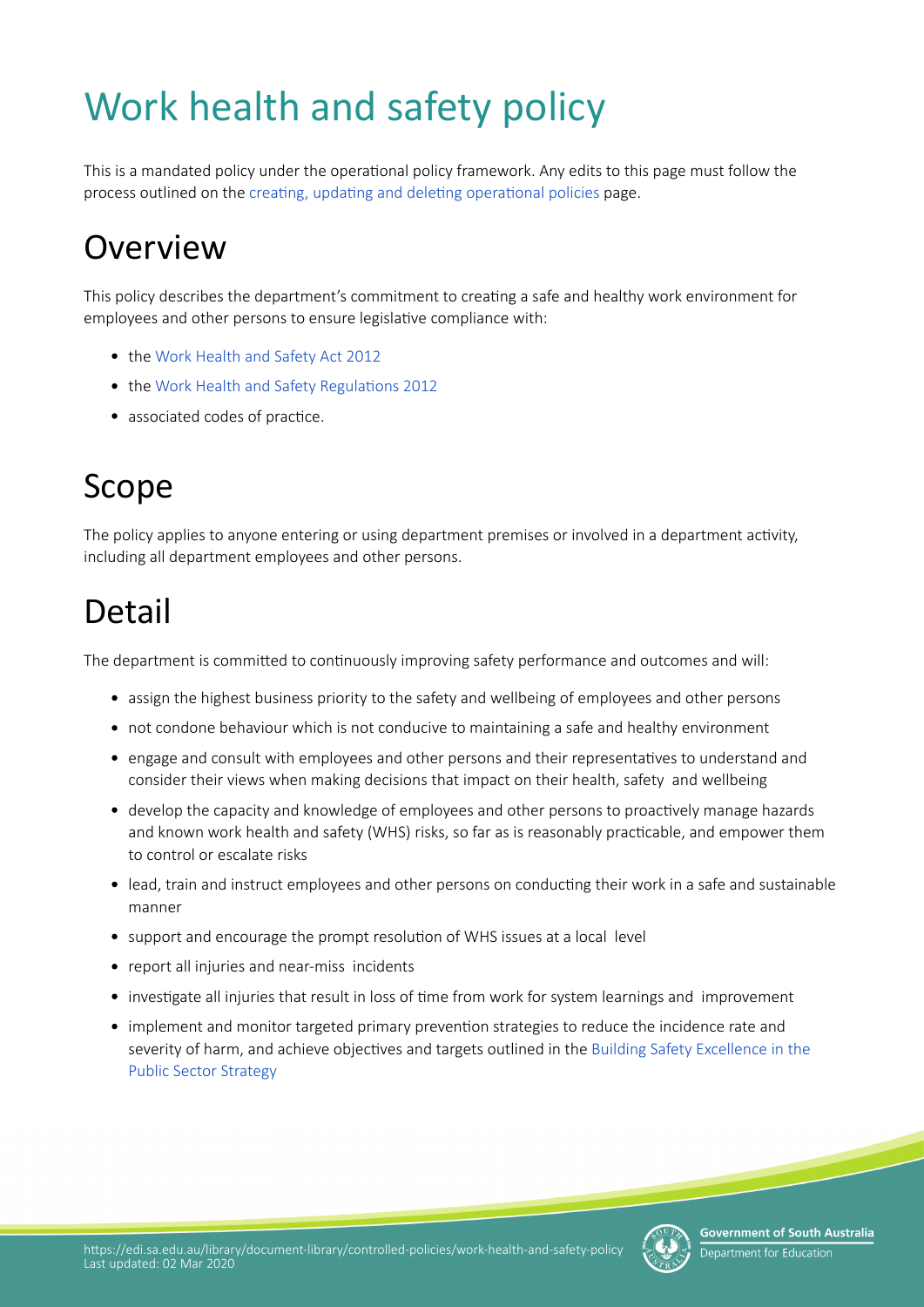- embed safety programs, procedures and processes into existng core business processes with measurable targets and objectives
- meet minimum WHS legislative obligations through continuous improvement
- monitor and evaluate system conformance and maturity through annual site self-assessments and internal audit program
- ensure that all job and persons specifications contain clearly defined roles, responsibilities and accountabilites, where everybody is responsible for maintaining a safe and healthy work environment
- ensure the appropriate allocaton of resources for the implementaton, monitoring and review of the safety management system.

### Roles and responsibilites

#### Senior Executive Group, unit and education directors

Lead and have primary responsibility for the correct implementation of the safety management system in department sites within designated partnerships and business units. This is demonstrated through monitoring of site performance, enforcing standards, ensuring observance of procedures and allocation of financial and human resources.

Ensure the department complies with its obligatons in accordance with the [Work Health and Safety Act](https://www.legislation.sa.gov.au/LZ/C/A/WORK%20HEALTH%20AND%20SAFETY%20ACT%202012.aspx)  [2012](https://www.legislation.sa.gov.au/LZ/C/A/WORK%20HEALTH%20AND%20SAFETY%20ACT%202012.aspx)and the Work Health and Safety Regulations 2012.

Acquire and maintain an up-to-date knowledge of all work health and safety maters associated with the operational requirements.

Ensure appropriate systems, processes and resources are in place to identfy, monitor and review WHS information, hazards and incidents.

Regularly consult with all relevant stakeholders and effectively communicate and disseminate information pertaining to WHS performance and decisions.

Demonstrate a commitment to building safety excellence.

#### Site managers, including principals, preschool directors, leaders and supervisors

Promote and create a safe work environment by implementing the safety management system at their site, which includes the responsibility and authority for safety and wellbeing over employees, contactors, volunteers, children, young people, and other visitors when working for the department.

Ensure all employees are provided with appropriate training and resources to perform their dutes safely.

Investigate injuries that result in loss of time from work, implement appropriate corrective actions and effectively manage workplace hazards through consultation with employees and other duty holders.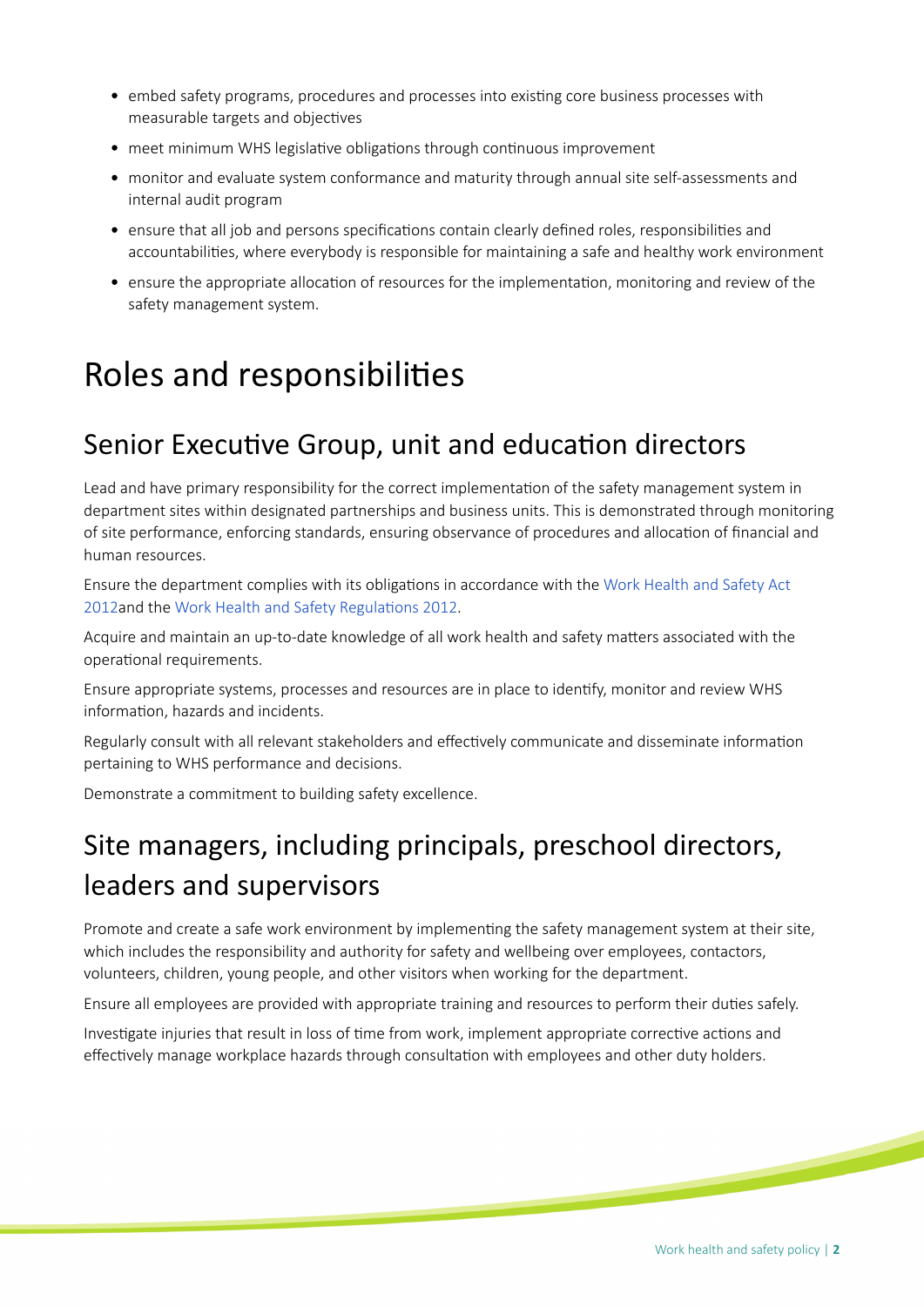#### Employees

Contribute to maintaining a safe and healthy work environment by taking personal accountability, by identifying and reporting incidents, hazards and injuries in accordance with department policy and procedures, and cooperating and complying with reasonable instructions.

#### Other persons

Take reasonable care for their health and safety, and make sure that their acts or omissions do not adversely afect the health and safety of other persons.

Comply with any reasonable department policy, procedure and instruction that is given by the site manager in relation to WHS.

### Definitions

#### activity

Includes, but is not limited to:

- camps
- excursions
- site organised and managed sporting events
- site organised and managed social or fundraising events
- site participation in events organised and managed by other organisations.

#### employee

Any person employed full or part-tme by the department, or any positon contracted for or otherwise employed, with direct or indirect monetary wages or profts paid by the department.

#### hazard

A situation or thing that has the potential to cause harm or injury to people, property or the environment.

#### incident

An occurrence or event that has caused or could cause harm, and includes all injury, illness, hazard and property damage.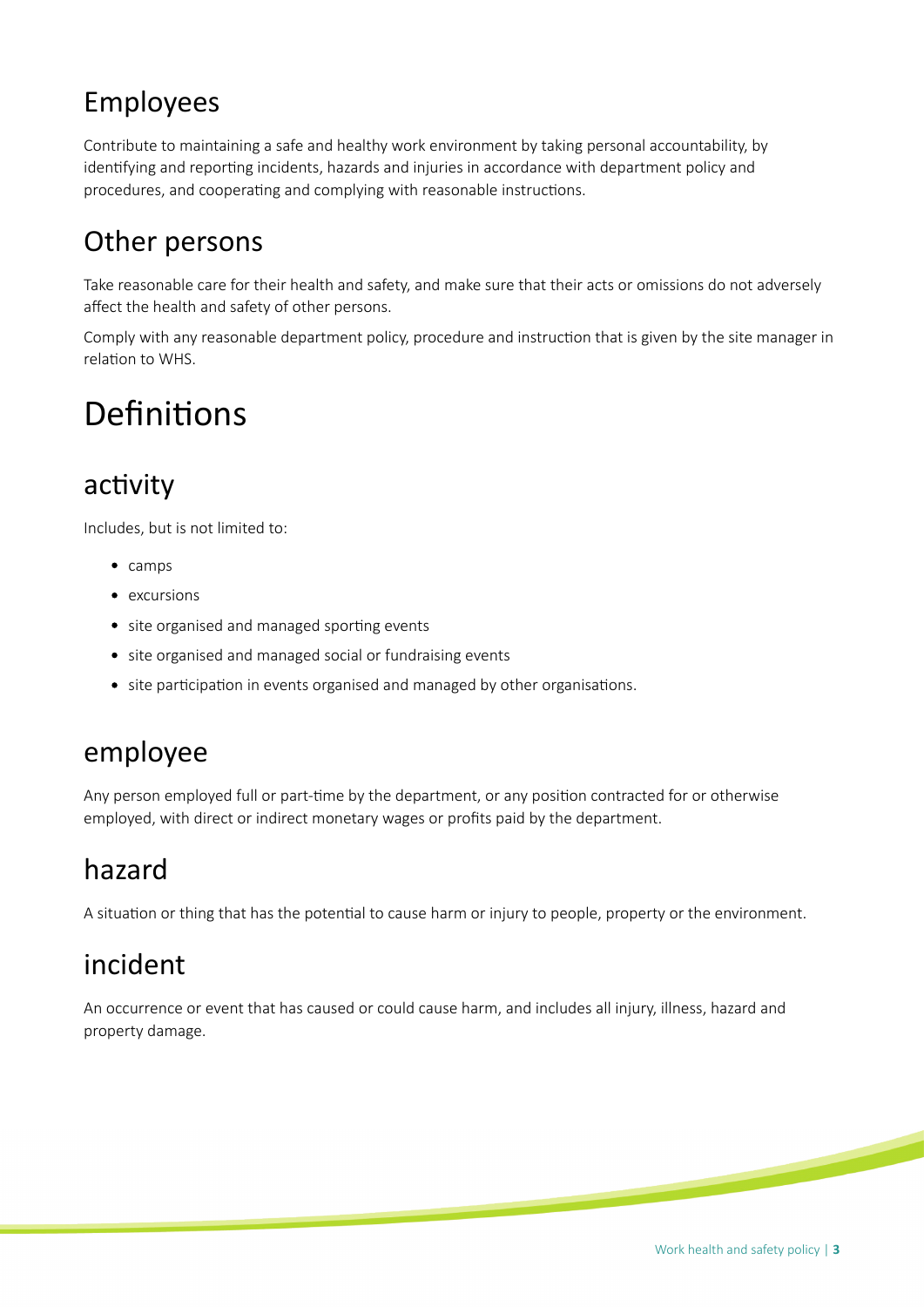#### injury

Damage or harm done to, or sufered by, a person or thing.

#### other persons

- student
- child or young person
- clients
- volunteers
- contractor or sub-contractor
- visitors
- parent or carer
- any other person who attends a department workplace from time to time.

#### reasonably practicable

Defned in s18 of the *Work Health and Safety Act 2012* in relaton to a duty to ensure health and safety, means that which is, or was at a particular time, reasonably able to be done in relation to ensuring health and safety, taking into account and weighing up all relevant matters including those matters outlined in this section.

#### risk

The possibility that harm, death, injury or illness might occur when exposed to a hazard.

#### safety management system

A group of department safety policies, procedures, programs and activities, which include processes and resources implemented by the department to ensure compliance with legislative and policy obligations.

#### site manager

Any person who has the responsibility, management or control of a department workplace. This includes, but is not limited to, executive directors, education directors, directors, principals, preschool directors, managers and supervisors.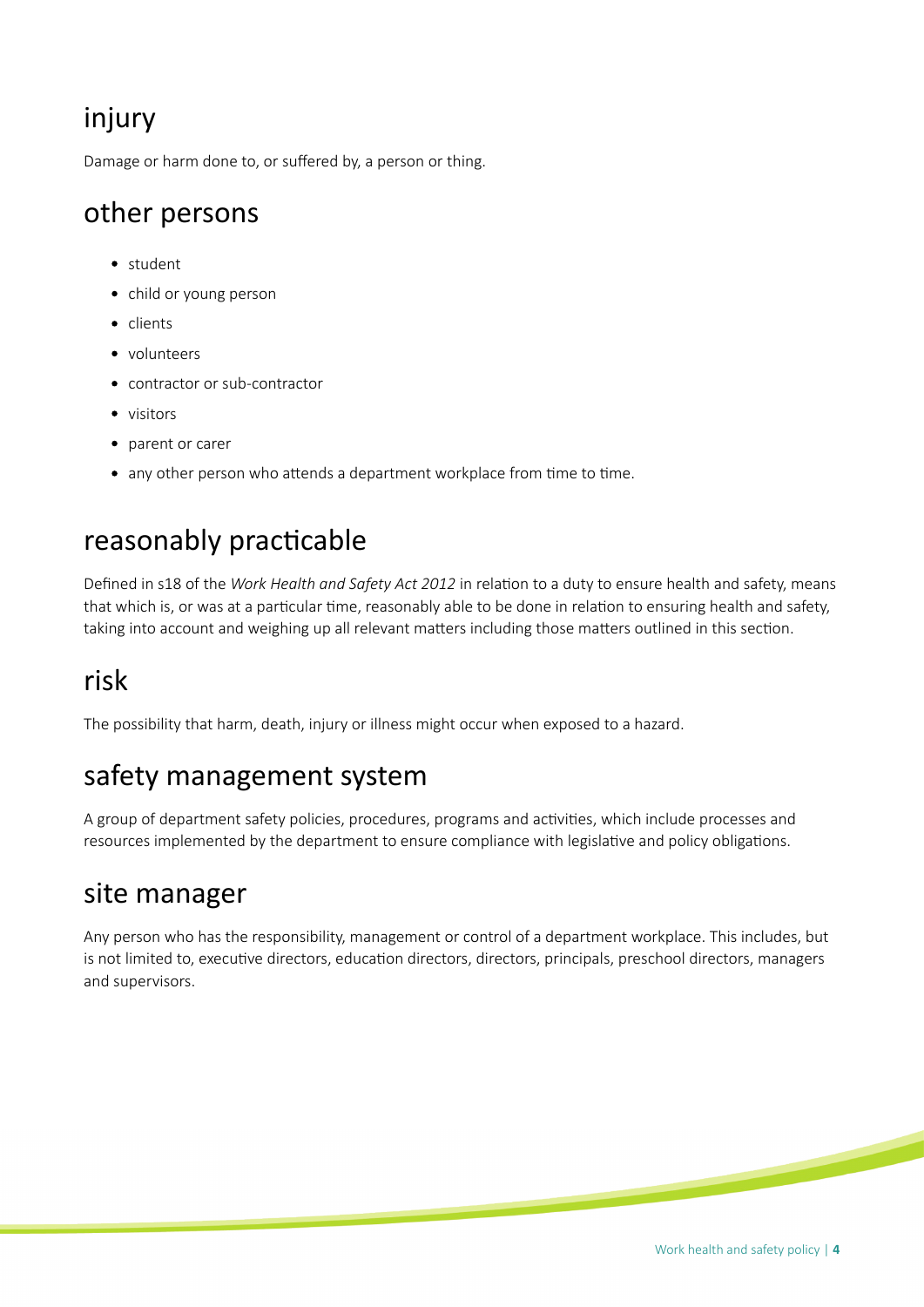#### workplace

All facilites and property, including land, buildings, structures and outside areas whether owned, rented, or leased by the department, and all vehicles owned, leased, rented, contracted for, or controlled by the department used for transportation.

### Supporting information

#### **Related legislation**

[Work Health and Safety Act 2012](https://www.legislation.sa.gov.au/LZ/C/A/WORK%20HEALTH%20AND%20SAFETY%20ACT%202012.aspx) Work Health and Safety Regulations 2012

#### Related policy documents

AS/NZS 4804:2001 Occupational Health and Safety Management Systems - General Guidelines on Principles, Systems and Supporting Techniques AS/NZS 4801:2001 Occupational Health and Safety Management systems - Specification with Guidance for [Use](https://www.saiglobal.com/PDFTemp/Previews/OSH/as/as4000/4800/4801.pdf) [AS/NZS ISO: 31000:2009 Risk Management Principles and Guidelines](https://www.iso.org/standard/43170.html) ISO 45001:2018 Occupational health and safety management systems- Requirements with guidance for use [Code of Ethics for the South Australian Public Sector](https://publicsector.sa.gov.au/policies-standards/code-of-ethics) [Building Safety Excellence in the Public Sector](https://publicsector.sa.gov.au/documents/20170428-building-safety-excellence) [Smoke-free policy](https://edi.sa.edu.au/library/document-library/controlled-policies/smoke-free-policy) [Employee mental health and wellbeing procedure](https://edi.sa.edu.au/library/document-library/controlled-procedures/employee-mental-health-and-wellbeing-procedure) [Injury management policy](https://edi.sa.edu.au/library/document-library/controlled-policies/injury-management-policy) [Asbestos management procedure \(PDF, 351.4 KB\)](https://edi.sa.edu.au/library/document-library/controlled-procedures/asbestos-management-procedure.pdf) [Hazardous chemicals management standard \(PDF, 1.4 MB\)](https://edi.sa.edu.au/library/document-library/controlled-procedures/hazardous-chemicals-management-standard.pdf) First aid and infection control standard Reporting critical incidents and injuries procedure (PDF, 440.0 KB) [Machinery, equipment and electrical safety standard \(PDF, 366.8 KB\)](https://edi.sa.edu.au/library/document-library/controlled-standards/machinery-equipment-and-electrical-safety-standard.pdf) Work health and safety issue resolution procedure [Safety management procedure](https://edi.sa.edu.au/library/document-library/controlled-procedures/safety-management-procedure) Working in isolation procedure (PDF, 322.1 KB)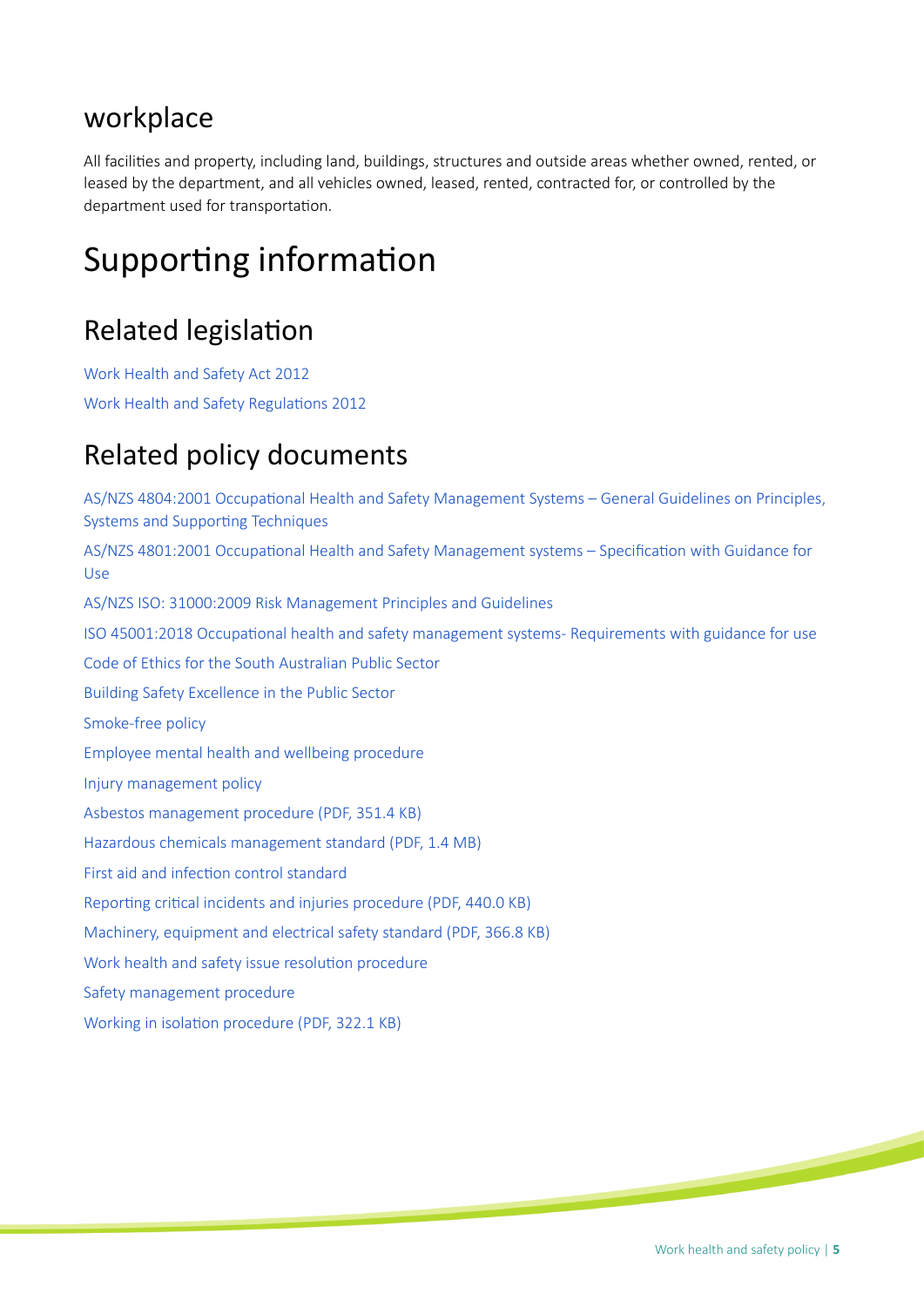## Record history

Published date: March 2019

#### Approvals

File number: 17/75001 Status: approved Version: 1.3 Policy officer: principal policy and project officer, Workplace Health and Safety Policy sponsor: director, Workplace Health and Safety Responsible executive director: executive director, People and Culture division Approved by: director, Workplace health and safety Approval date: 4 March 2019 Review date: 4 March 2022

#### Revision record

Version: v1.4 Approved by:senior safety consultant, Workplace Health and Safety Approved date: 25 June 2019 Review date: 4 March 2022 Amendment(s): new branding applied to document, published as HTML document on EDi, edited for plain English in consultation with Communications directorate Version: v1.3 Approved by:director, Workplace Health and Safety Approved date: 4 March 2019 Review date: 4 March 2022 Amendment(s): new template, hyperlinks updated, reference to obsolete policy documents deleted. Version: v1.2 Approved by: director, Workplace Health and Safety Approved date: 24 July 2018 Review date: 14 April 2019 Amendment(s): administrative edit including style, position titles and Machinery of Government changes. Version: v2.0

Approved by: Senior Executive Group